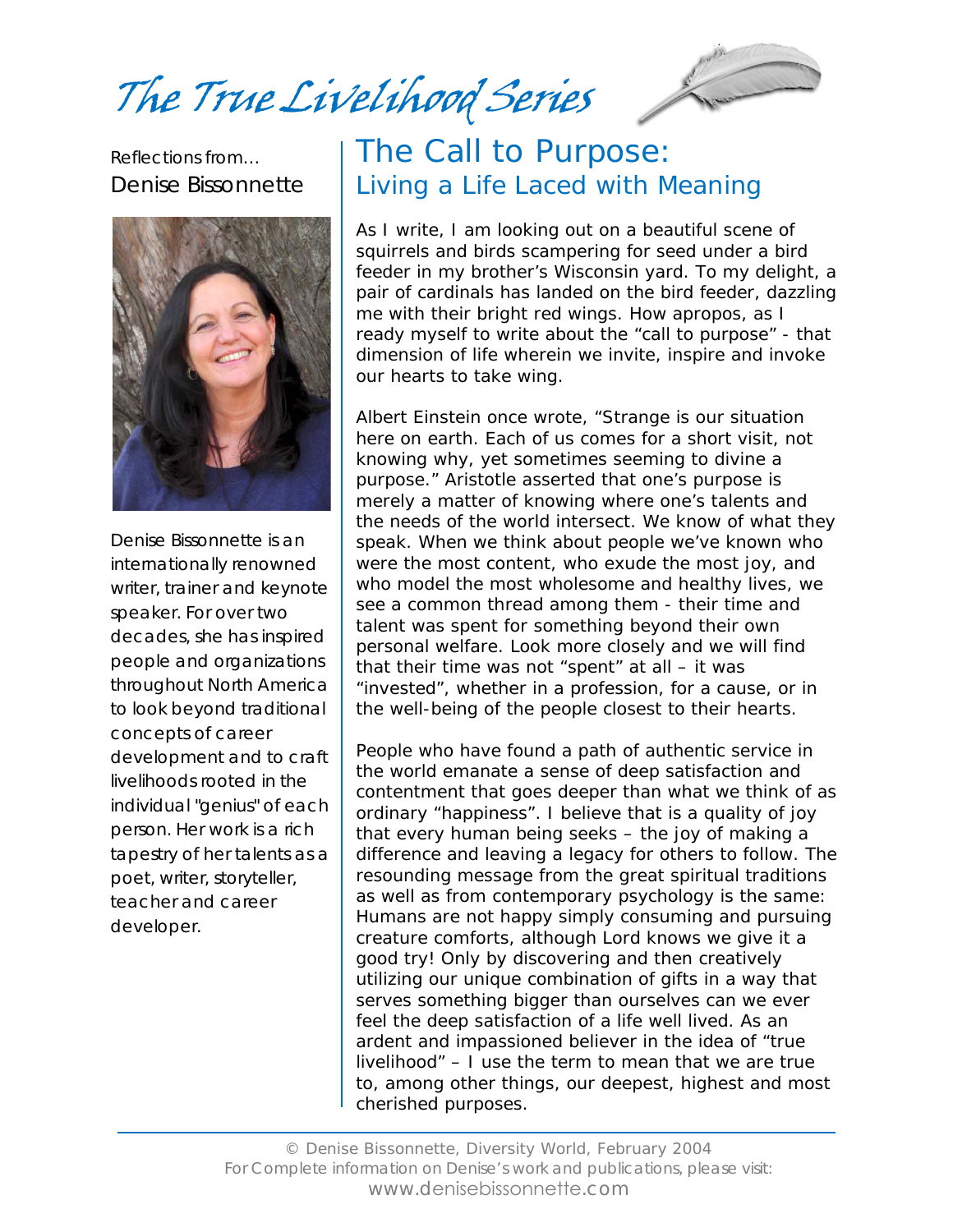We all know stories of people who had a clear sense of purpose – individuals who heard a call, pursued a dream, focused on a goal, and rose above their circumstances to lead extraordinary lives. We can easily point to the likes of Mother Theresa, Nelson Mandela, Mahatma Gandhi, Cesar Chavez, Rosa Parks or Joan of Arc as examples of individuals whose lives were aflame with purpose. This discussion, however, is not about those lucky few whose grand purposes and unifying vision were clear cut and straightforward. I want to write, instead, about the rest of us more ordinary people whose purposes are fuzzier and less certain – for those of us who know we have wings of purpose, but who are unsure of the piece of sky in which we are meant to take flight.

As a young Catholic girl fascinated with the stories of saints, I anxiously awaited "the call" – perhaps a burning bush, the voice of angels breaking through the heavens, if not a short personal visit from the Blessed Mother. I remember well the hopeful anticipation of a sign that would relieve the ache in my young heart to know that I, too, had a part to play that could make a difference in some small corner of the world. I can see now that my childhood ambition to become a nun was my ace in the hole – in the event that "the call" never came, I would simply choose a path that seemed purposeful and holy enough. Little did I know as a fledgling bird that there would be not just one sky, but many skies into which I would try my wings and know the joy of feeling useful. Yet, in some ways I am still like that child, wondering with sweet anticipation what future skies I will know in the second half of my life. As I wait and wonder now, however, I have the solace of knowing a few things I did not know then. Among them are the following:

1. Working in a "purposeful profession" does not always mean that we are fulfilling our unique purpose.

I meet people all the time who work for schools, agencies or organizations involved in the noble and challenging work of assisting individuals to enter (or reenter) the world of work. Unfortunately, many of the people I meet express (or reflect) that they feel burned out, discouraged and disheartened. They look tired, not just around the eyes, but in their spirits - as if nursing a broken wing.

There is a theory that suggests that burnout results from trying to give what we do not ourselves possess. From this perspective, while burnout is a state of emptiness to be sure, it may not result from giving all we have: it may merely reveal the nothingness from which we were trying to give in the first place! In other words, just because we are in a role of service does not mean that we are connected in the way in which we are meant to serve. For example, the person who is meant to be a teacher but is working as a social worker or the social worker who finds herself in the role of bureaucrat- it's like asking an apple tree to produce lemons. Trust me – we, like the tree, will exhaust ourselves quickly trying to produce what is not in our nature to produce.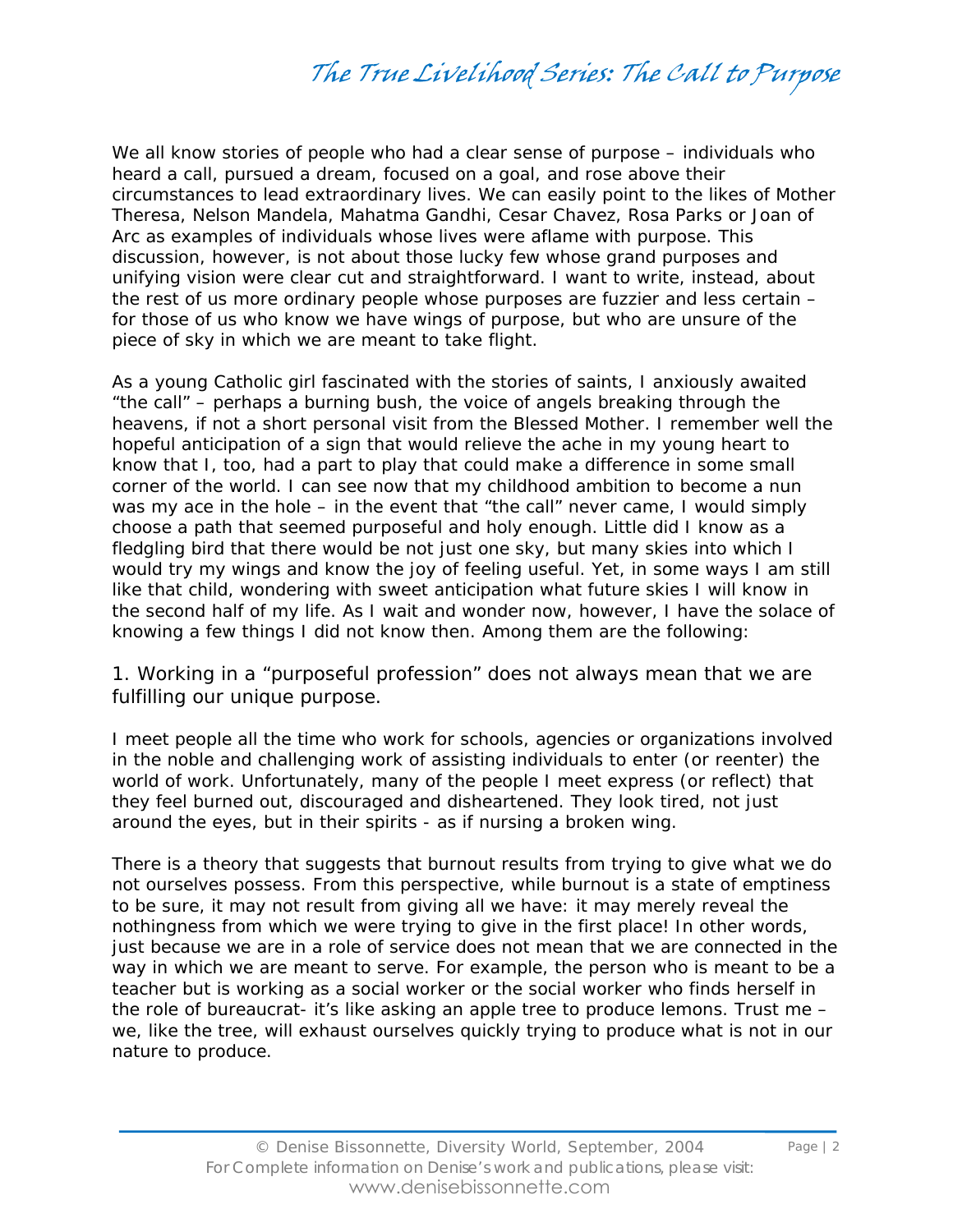Throughout our livelihoods we need to return to the essential question, "Am I using my time and talents in accordance with my deepest and highest purposes?" If not, we need to consider what we can be doing to bring them into stronger alignment. This imbalance may signal the need for a job change or it could simply point to the need to give to the world outside the confines of the job. For example, the person who is not able to fulfill the desire to work towards social justice through employment may consider contributing to a cause through a community project, a voluntary agency, or a political action group. One way or another, I think our deepest purposes will persist in their pleading to be played out in one arena or another – not unlike the flower pleading to blossom on the tree on its way to becoming fruit.

2. Rather than wait for the one, grandiose, high-flying call of purpose, we need to be responsive to the simpler, ongoing calls that spring from a purpose-filled life.

Living a life of great purpose is not reserved for a lucky few - for the divinely inspired, the extremely powerful, or the uniquely talented. Playing a part that we deem meaningful is the birthright of every human being, whether we use our gifts changing public policy, delivering a warm meal to elders in the community, or teaching our children to love themselves and the world. If you look back on your life I think you will see that you have been moved to fulfill some purpose not once, but over and over again, if only in small but meaningful ways. It would behoove us to change our thinking from the expectation of that there will be one grand "call to purpose" to the idea that we will live a lifetime of ongoing, simultaneous callings!

We play multiple roles in our lives including that of child, parent, sibling, aunt or uncle, neighbor, citizen, voter, employee, co-worker, supervisor, colleague, advocate, etc. Is it possible that we are called daily in different ways in each of these roles? Rather than wait to know what grandiose purpose we are to serve in our lives, what if we simply asked now and then, "In what new ways am I being called in all areas of my life?" Surely as the mother of a seventeen year old, I am being called to act and respond in different ways than when my daughter was five or ten or fourteen years of age. As a daughter, the ante is being upped in relationship to my mother as she ages and her needs intensity and change. I realize now that I need not await any heavenly signs to know my purpose; I need only to look in the eyes of the people in whose lives I already play a part to know how I am being called to fresh purposes. We need to look around at all times in the world in which we live, work and play, realizing that it is all holy ground – every corner of it inviting us to bring our best.

3. Rather than impose our purposes on our lives, we need to be responsive to the purposes that choose us!

J.R.R. Tolkien gifted us with a supreme example of responding to a call of purpose in his "The Lord of the Rings" trilogy. Here Frodo, with no credentials whatsoever the never-been-out-of-the-Shire regular guy kind of hobbit from the outskirts of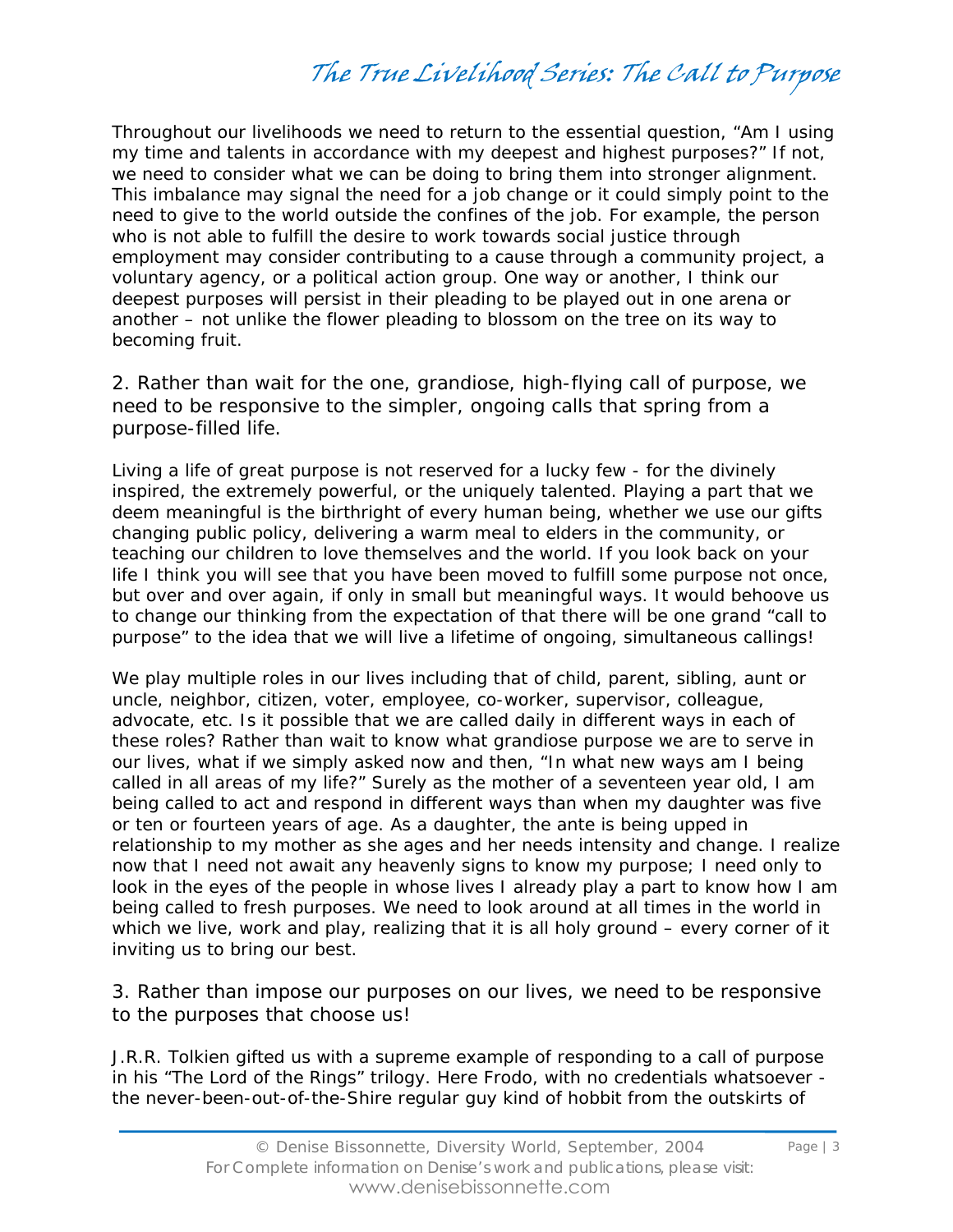Middle Earth, decides to bear the ring he has innocently inherited on the jaunting journey to its destruction. Surrounded by other creatures with more skill, intelligence and knowledge of the world, (and many of them very scary, indeed), he sees the task fall to him and he claims it. Sometimes we are like the hobbit Frodo, called to work and to situations we didn't really choose. At other times we are like the faithful Sam Wise, the loyal counterpart playing a supporting role to others who actually carry the ring, but without whom the task would never be accomplished. Regardless of the role we are called to, sometimes we know that we are part of a plan not of our own making.

Think back on the times in your life when you felt called to serve, give or make a difference in someone else's life. Those calls probably didn't come in the form of a burning bush, but a burning desire in your own heart to respond to someone in need, to speak up in a situation, or to simply play a role that you knew you had to play – whether or not you asked to play it! Learning to listen to the promptings within our own hearts is essential in living a purpose-filled life as we are the only ones who hold the key to unlock that particular treasure. In the words of Rainier Marie Rilke from his book, Letters to a Young Poet, "Think of the world you carry within you… Be attentive to that which rises up in you and set it above everything that you observe about you. What goes on in your innermost being is worthy of your whole love and attention. You must somehow keep listening and responding to the inner call."

#### 4. We have to believe that we are all being called to purpose!

I have shared in other articles that my favorite place to begin in job targeting is with the question, "What do you love?" Well, my second favorite question is, "What do you care about?" Rather than asking what the world has to offer, what if we changed our question to "What do we have to give and where do we plan to give it?" What issue, cause or arena of work stirs your imagination or sets your heart on fire? Knowing that life is temporary and tomorrow is not promised, what kind of work would you find worthy of your precious time and talent?

My heart has been broken time and again by working with people for whom those questions have never arisen – people who have never entertained the notion that they have something valuable and useful to offer. (Many individuals who grew up with disabilities know this all too well.) What if we were to assume that we are called in every situation, in every role in life – especially in the ways in which we work? Surely believing that we have a purpose is the first step in discovering what it is!

I think of purpose as a current in the river of our lives, much like blood in our veins. We don't need to create it, we need to let it find us. How do we hear it knocking on the door above the cacophony of pagers, telephones, and traffic? We need to hear the voice of purpose calling above the insistent voice in our own heads that chides us into believing that with so much yet undone, we can't afford the luxury of paying attention to purpose or to passion. We know the truth - once we hear a "call to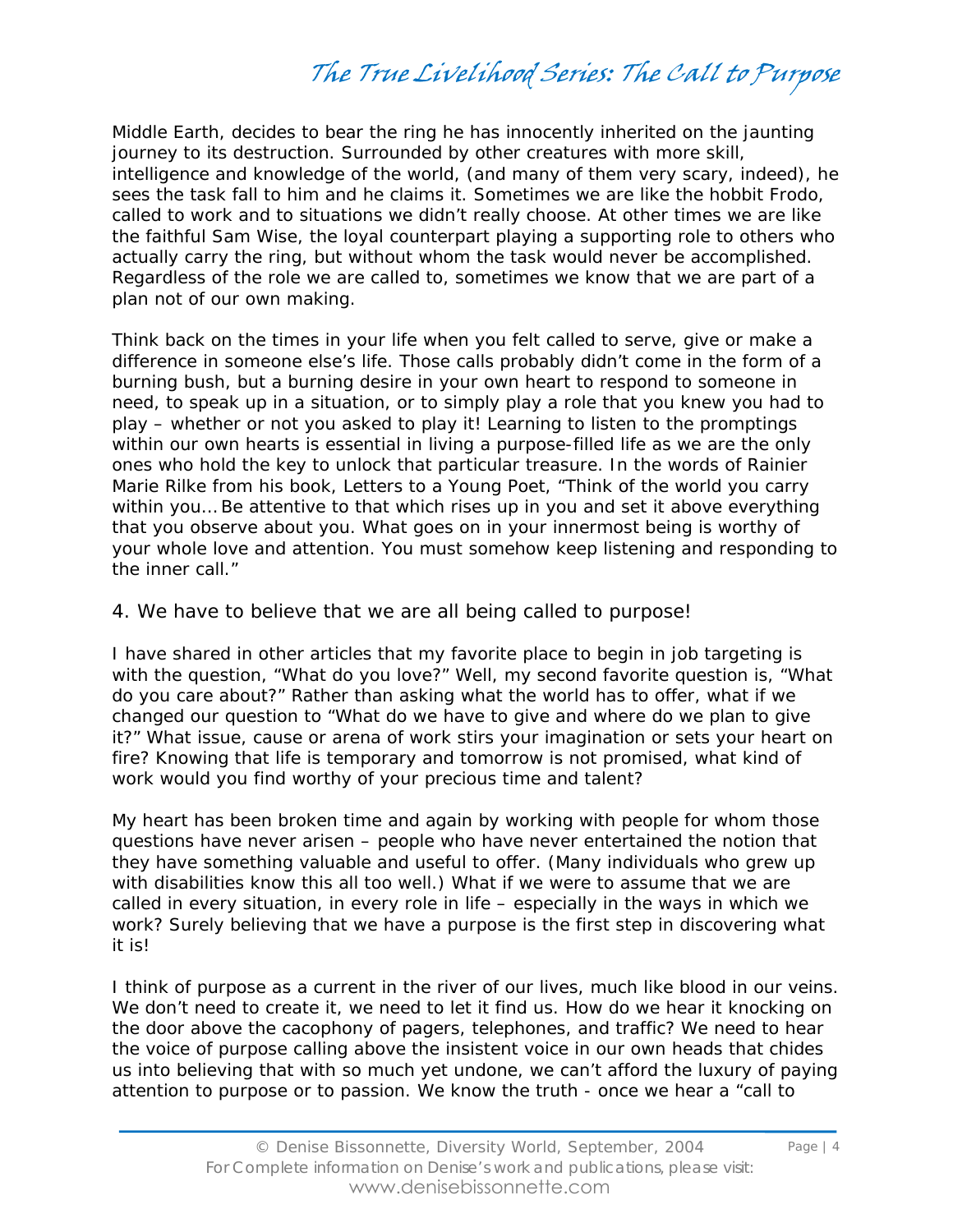purpose", words that yesterday seemed just words, today become a song, a poem, a political message, a rallying cry or a simple but heartfelt prayer. If you are working with individuals who question whether or not they have a purpose, or if you are questioning your own, I invite you to use the prompts in this issue's "Putting It Into Practice" in order to tune in and listen to what Rilke called "the inner call".

Observe any part of nature long enough and it will speak to you. Today as I watch the birds I am reminded that we are part nester, loving the comfort of woods as we sing in the trees. We also work our way to the feeder for our daily fill of seed, and to some extent, know our place in the pecking order. We take cover in the branches from life's winter wind. But there is also a part of us that belongs to the open spaces, and must fly - not for the sake of heights, but for the joy of having wings. May our highest purposes call to us such a way that we never settle long under the wooden roof, but continue stretching our wings in the piece of sky that we know is ours.

<sup>©</sup> Denise Bissonnette, February 2004 (If not used for commercial purposes, this article may be reproduced, all or in part, providing it is credited to "Denise Bissonnette, Diversity World www.diversityworld.com." If included in a newsletter or other publication, we would appreciate receiving a copy.) This article was adapted from its original version, published in Denise's *True Livelihood Newsletter*.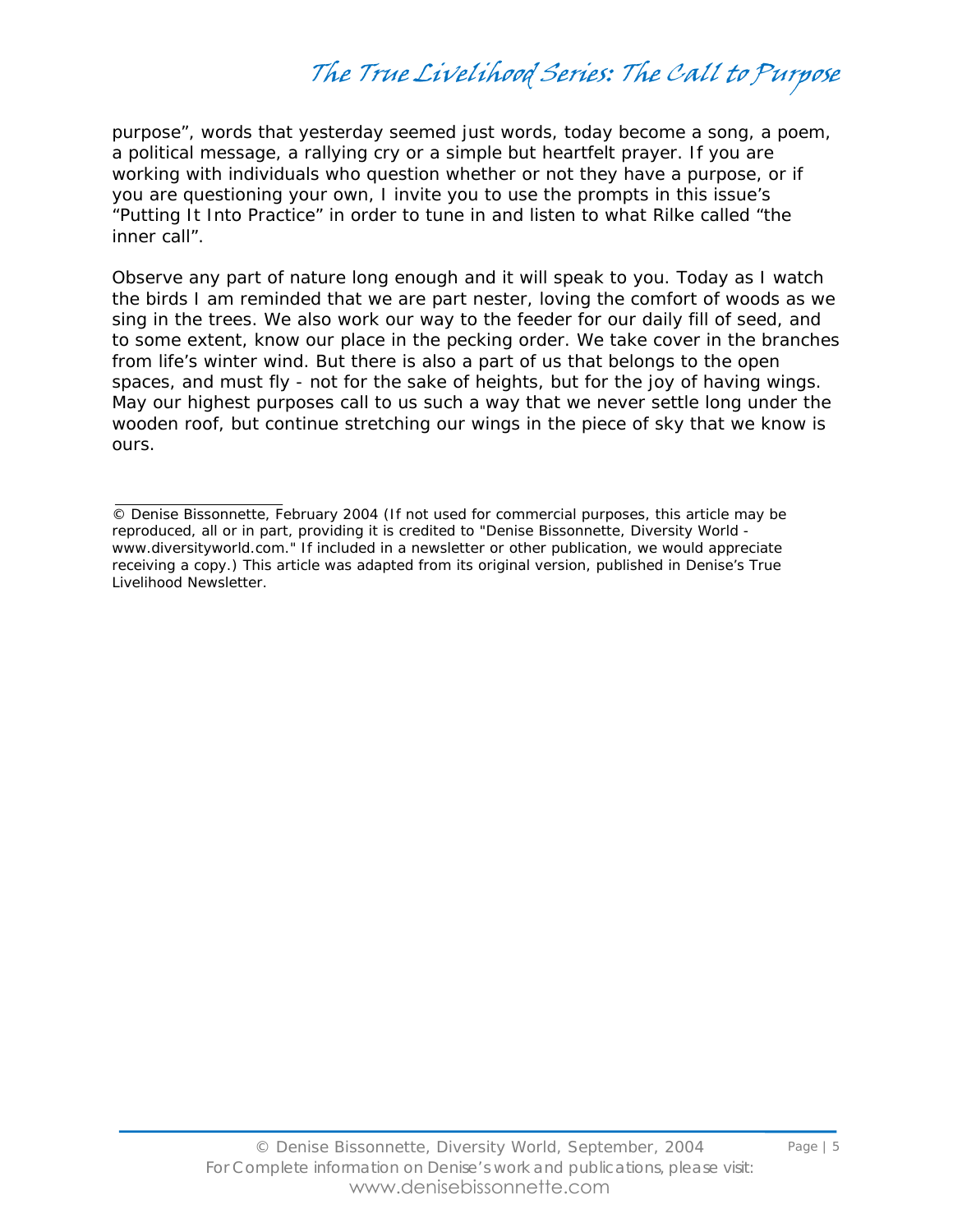

#### To Be of Use

By Marge Piercy

The people I love the best jump into work head first without dallying in the shallows and swim off with sure strokes almost out of sight. They seem to become natives of that element, like the black sleeked heads of seals bouncing like half-submerged balls.

I love people who harness themselves, like an ox to a heavy cart, who pull like water buffalo, with massive patience, who strain in the mud and the muck to move things forward, who do what has to be done, again and again.

> I want to be with people who submerge in the task, who go into the fields to harvest and work in a row and pass the bags long. Who stand in the line and haul in their places. Who are not parlor generals and field deserters but move in a common rhythm when the food must come in or the fire be put out.

> The work of the world is common as mud. Botched, it smears the hands and crumbles to dust. But the thing worth doing well has a shape that satisfies, clean and evident.

Greek amphoras made for wine or oil and Hopi vases that once held corn, are put in museums, but you know they were made to be used. The pitcher cries for water to carry And a person for work that is real.

Marge Piercy is a contemporary poet and novelist who has published fourteen books of poetry, including a book with the title poem, "To Be of Use".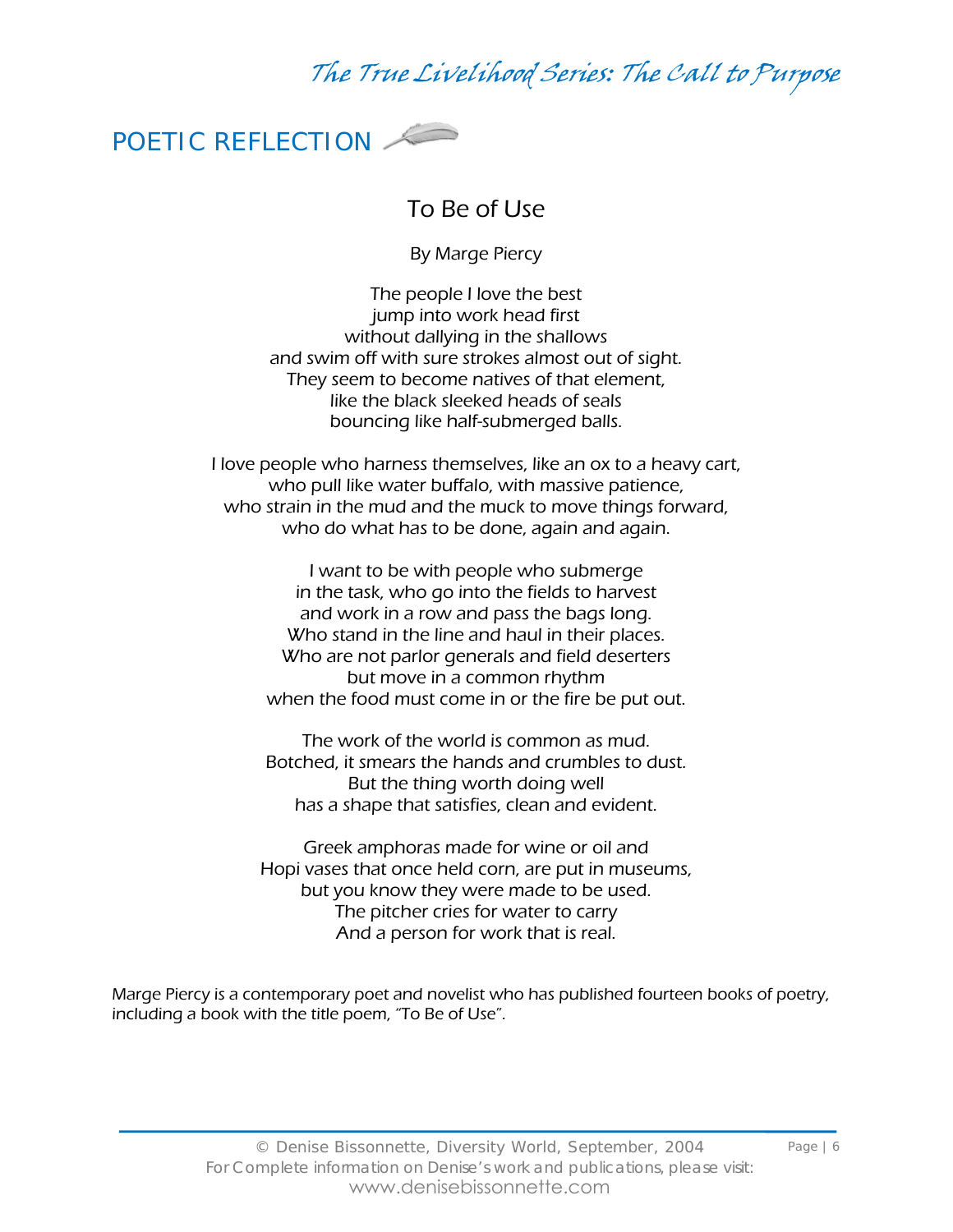

"Here's a test to find whether your mission on earth is finished: If you're alive, it isn't."

- Richard Bach

"Everybody can be great because anybody can serve. You don't have to have a college degree to serve. You don't have to make your subject and verb agree to serve. You don't have to know about Plato and Aristotle…(or) Einstein's Theory of Relativity…(or) the Second Theory of Thermodynamics to serve. You only need a heart full of grace. A soul generated by love."

- Martin Luther King, Jr.

"If you want to be happy for an hour, take a nap. If you want to be happy for a day, go fishing. If you want to be happy for a week, take a vacation. If you want to be happy for a month, get married. If you want to be happy for a year, inherit a fortune. If you want to be happy for a lifetime, find your purpose!"

- Chinese saying